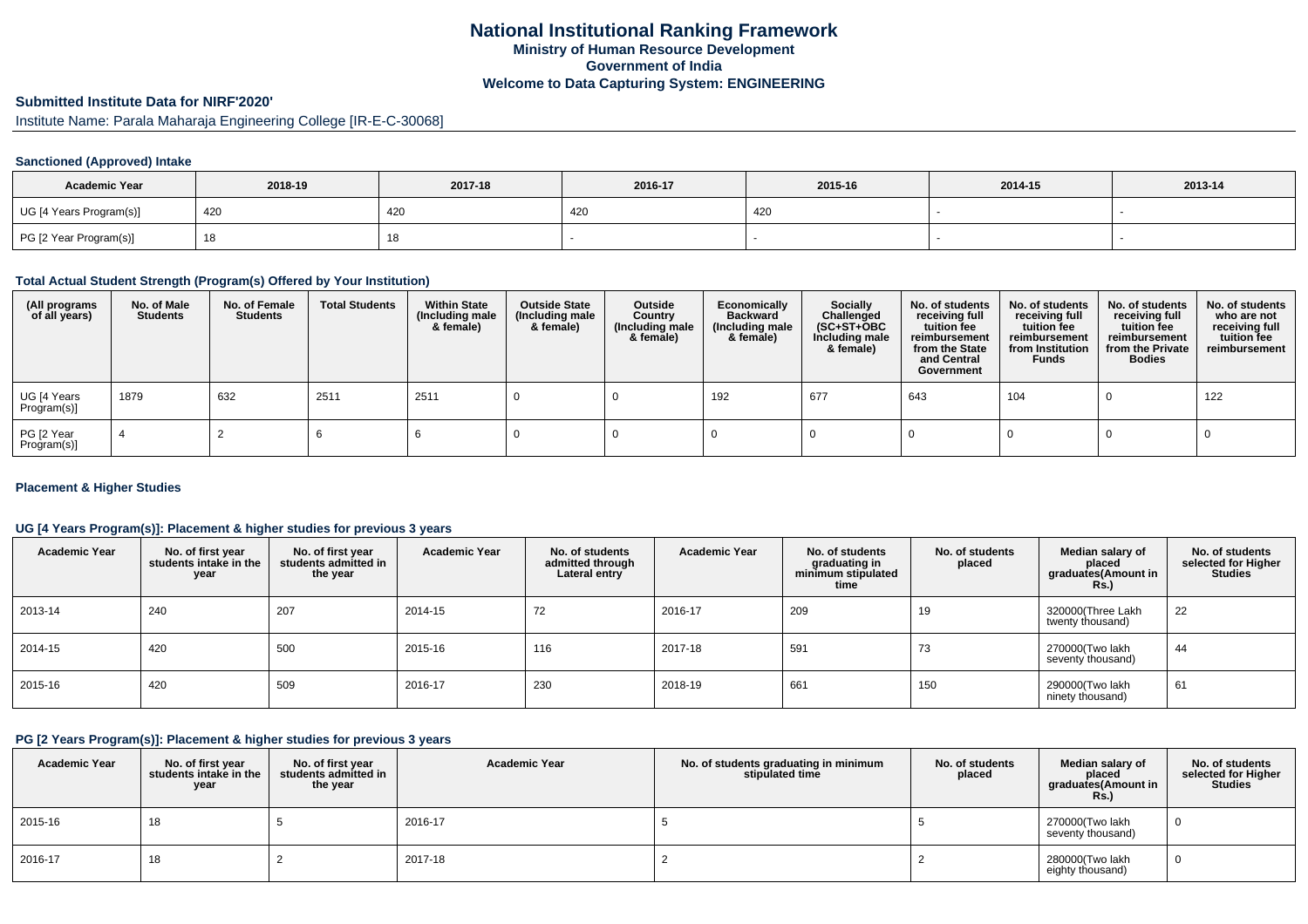| 2017-18 |  |  | 2018-19 |  |  | 280000(Two lakh<br>tv thousand)<br>$\sim$ $\sim$ $\sim$<br>$\ddotsc$ | $\overline{1}$ |
|---------|--|--|---------|--|--|----------------------------------------------------------------------|----------------|
|---------|--|--|---------|--|--|----------------------------------------------------------------------|----------------|

#### **Ph.D Student Details**

| Ph.D (Student pursuing doctoral program till 2017-18; Students admitted in the academic year 2018-19 should not be entered here.) |         |                                                            |         |  |  |  |
|-----------------------------------------------------------------------------------------------------------------------------------|---------|------------------------------------------------------------|---------|--|--|--|
| <b>Total Students</b>                                                                                                             |         |                                                            |         |  |  |  |
| Full Time                                                                                                                         |         |                                                            |         |  |  |  |
| Part Time                                                                                                                         |         |                                                            |         |  |  |  |
|                                                                                                                                   |         | No. of Ph.D students graduated (including Integrated Ph.D) |         |  |  |  |
|                                                                                                                                   | 2018-19 | 2017-18                                                    | 2016-17 |  |  |  |
| Full Time                                                                                                                         |         |                                                            |         |  |  |  |
| Part Time                                                                                                                         |         |                                                            |         |  |  |  |

## **Financial Resources: Utilised Amount for the Capital expenditure for previous 3 years**

| <b>Academic Year</b>                                                                                                                                                                      | 2018-19                                                                          | 2017-18                                                                         | 2016-17                                                                    |  |  |  |  |
|-------------------------------------------------------------------------------------------------------------------------------------------------------------------------------------------|----------------------------------------------------------------------------------|---------------------------------------------------------------------------------|----------------------------------------------------------------------------|--|--|--|--|
|                                                                                                                                                                                           | <b>Utilised Amount</b>                                                           | <b>Utilised Amount</b>                                                          | <b>Utilised Amount</b>                                                     |  |  |  |  |
| Annual Capital Expenditure on Academic Activities and Resources (excluding expenditure on buildings)                                                                                      |                                                                                  |                                                                                 |                                                                            |  |  |  |  |
| Library (Books, Journals and e-Resources only)                                                                                                                                            | 3205271 (Thirty two lakh five thousand two hundred<br>seventyone only)           | 800345 (Eight lakh three hundred forty five only)                               | 2800450 (Twenty eight lakh four hundred fifty only)                        |  |  |  |  |
| New Equipment and software for Laboratories                                                                                                                                               | 6354177 (Sixty three lakh fifty four thousand one hundred<br>seventy seven only) | 6873005 (Sixty eight lakh seventy three thousand five only)                     | 3151405 (Thiry one lakh fiftyone thousand four hundred five<br>only)       |  |  |  |  |
| <b>Engineering Workshops</b>                                                                                                                                                              | 534630 (Five lakh thirty four thousand six hundred thirty only)                  | 503259 (Five lakh three thousand two hundred fifty nine only)                   | 578735 (Five lakh seventy eightthousand seven hundred thirty<br>five only) |  |  |  |  |
| Other expenditure on creation of Capital Assets (For setting up<br>classrooms, seminar hall, conference hall, library, Lab, Engq<br>workshops excluding expenditure on Land and Building) | 1036542 (Ten lakh thirty six thiusand five hundred forty two<br>only)            | 4578451 (Forty five lakh seventy eight thousand four hundred<br>fifty one only) | 7490164 (Seventy four lakh ninty thousand one hundred sixty<br>four only)  |  |  |  |  |

## **Financial Resources: Utilised Amount for the Operational expenditure for previous 3 years**

| <b>Academic Year</b>                                                                                                                                                                            | 2018-19                                                                                         | 2017-18                                                                                | 2016-17                                                                                        |  |  |  |  |
|-------------------------------------------------------------------------------------------------------------------------------------------------------------------------------------------------|-------------------------------------------------------------------------------------------------|----------------------------------------------------------------------------------------|------------------------------------------------------------------------------------------------|--|--|--|--|
|                                                                                                                                                                                                 | <b>Utilised Amount</b>                                                                          | <b>Utilised Amount</b>                                                                 | <b>Utilised Amount</b>                                                                         |  |  |  |  |
| <b>Annual Operational Expenditure</b>                                                                                                                                                           |                                                                                                 |                                                                                        |                                                                                                |  |  |  |  |
| Salaries (Teaching and Non Teaching staff)                                                                                                                                                      | 75475729 (Seven crores fifty four lakh seventy five thousand<br>seven hundred twenty nine only) | 66014930 (Six crores sixty lakh fourteen thousand nine<br>hundred thirty only)         | 63797723 (Six crores thirty seven lakh nintyseven thousand<br>seven hundred twenty three only) |  |  |  |  |
| Maintenance of Academic Infrastructure or consumables and<br>other running expenditures (excluding maintenance of hostels<br>and allied services, rent of the building, depreciation cost, etc) | 8825134 (Eighty eight lakh twenty five thousand one hundred<br>thirty four only                 | 11665354 (One crore sixteen lakh sixty five thousand three<br>hundred fifty four only) | 6330730 (Sixty three lakh thirty thousand seven hundred thirty<br>only                         |  |  |  |  |
| Seminars/Conferences/Workshops                                                                                                                                                                  | 1792314 (Seventeen lakh ninty two thousand three<br>hundredfourteen only )                      | 285900 (Two lakh eighty five thousand nine hundred only)                               | 19135 (Nineteen thousand one hundred thirty five only)                                         |  |  |  |  |

**IPR**

| Calendar year<br>. | 2018 | 2017 | 2016 |
|--------------------|------|------|------|
|--------------------|------|------|------|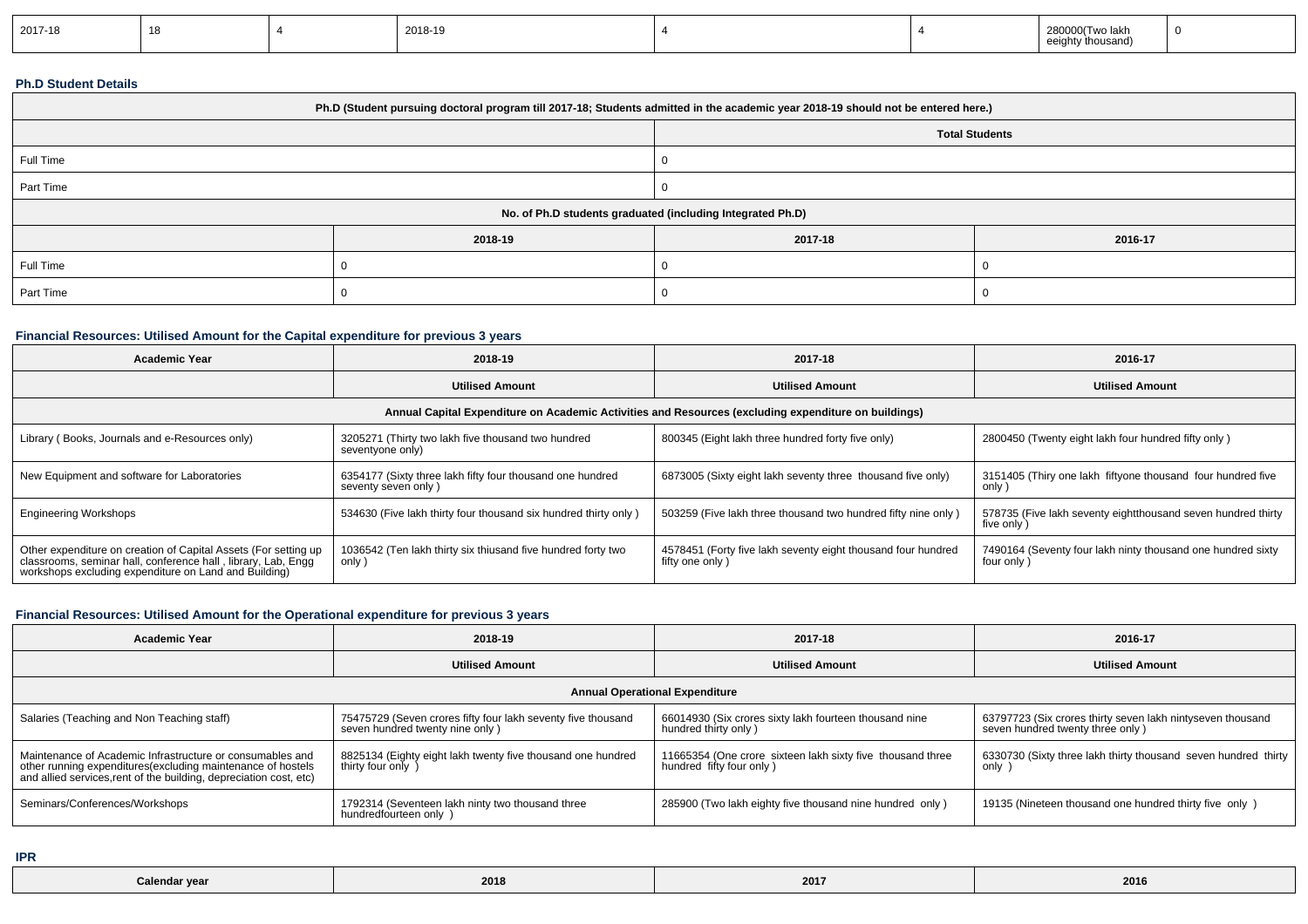| No. of Patents Published |  |  |
|--------------------------|--|--|
| No. of Patents Granted   |  |  |

## **Sponsored Research Details**

| <b>Financial Year</b>                    | 2018-19 | 2017-18 | 2016-17 |
|------------------------------------------|---------|---------|---------|
| Total no. of Sponsored Projects          |         |         |         |
| Total no. of Funding Agencies            |         |         |         |
| Total Amount Received (Amount in Rupees) |         |         |         |
| Amount Received in Words                 | Zero    | Zero    | Zero    |

## **Consultancy Project Details**

| <b>Financial Year</b>                    | 2018-19 | 2017-18 | 2016-17 |
|------------------------------------------|---------|---------|---------|
| Total no. of Consultancy Projects        |         |         |         |
| Total no. of Client Organizations        |         |         |         |
| Total Amount Received (Amount in Rupees) |         |         |         |
| Amount Received in Words                 | Zero    | Zero    | Zero    |

## **PCS Facilities: Facilities of physically challenged students**

| 1. Do your institution buildings have Lifts/Ramps?                                                                                                        | Yes, less than 40% of the buildings |  |  |  |  |  |
|-----------------------------------------------------------------------------------------------------------------------------------------------------------|-------------------------------------|--|--|--|--|--|
| 2. Do your institution have provision for walking aids, includingwheelchairs and transportation from one building to another for<br>handicapped students? | No                                  |  |  |  |  |  |
| 3. Do your institution buildings have specially designed toilets for handicapped students?                                                                | Not available                       |  |  |  |  |  |

#### **Awards Details**

| 1. How many faculty member of your institution have received highly reputed national/international awards/recognition from central<br>government agencies in the previous academic year 2018-19 |  |
|-------------------------------------------------------------------------------------------------------------------------------------------------------------------------------------------------|--|
| 2. How many students of your institution have won international awards in the previous academic year 2018-19                                                                                    |  |

#### **Accreditation**

## **NBA Accreditation**

| d NBA Accreditation?<br>$\overline{\phantom{a}}$<br>ır institute<br>nave a<br>a vallu<br>. | NC |
|--------------------------------------------------------------------------------------------|----|
|                                                                                            |    |

## **Village Adoption**

| Have your institute adopted any village under Unnat Bharat Scheme? | <b>YE</b> |
|--------------------------------------------------------------------|-----------|
|                                                                    |           |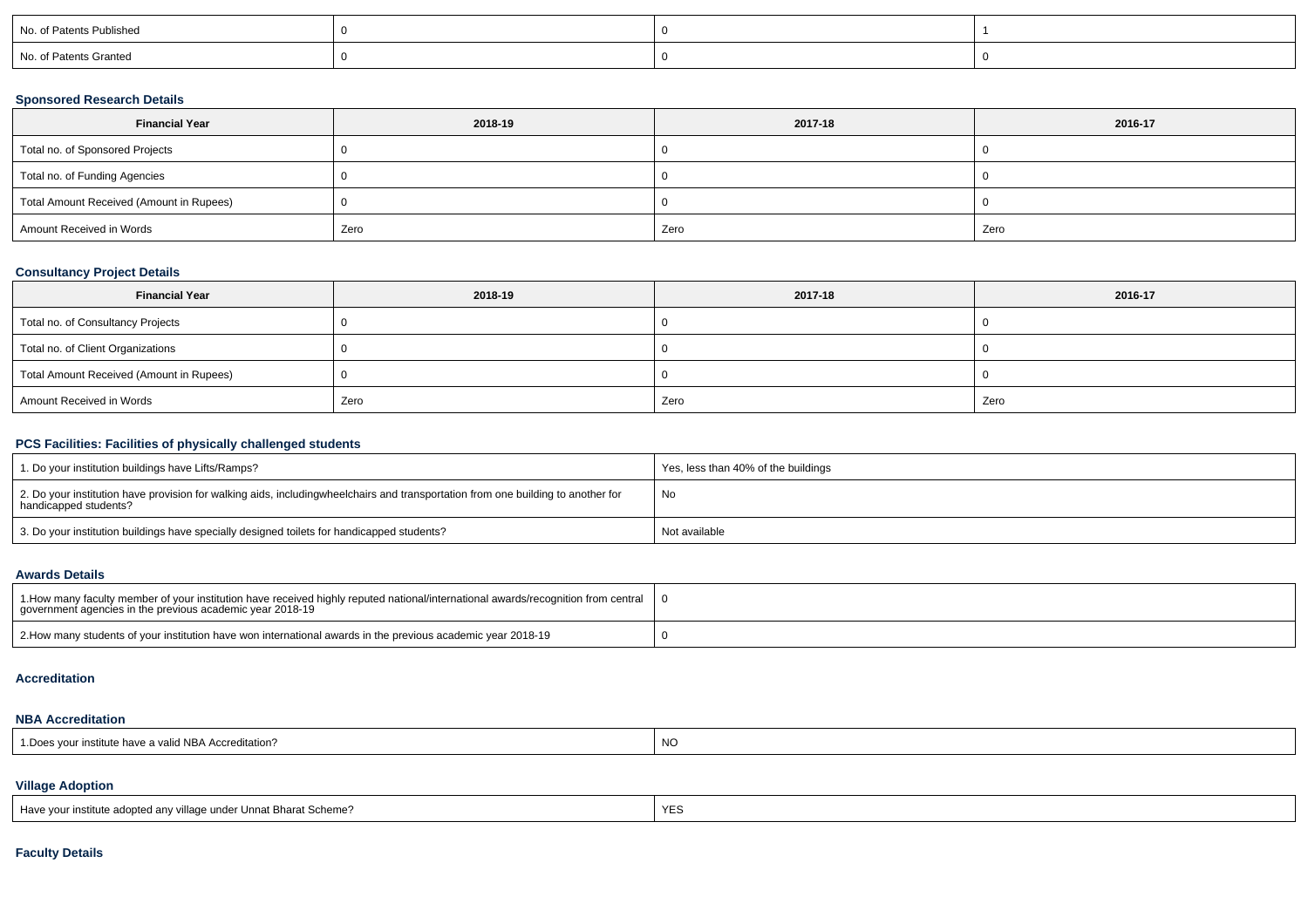| Srno           | Name                     | Age | <b>Designation</b>     | Gender | Qualification | <b>Experience (In</b><br>Months) | <b>Is Associated</b><br><b>Last Year</b> | <b>Currently</b><br>working with<br>institution? | <b>Joining Date</b> | <b>Leaving Date</b>      | <b>Association type</b> |
|----------------|--------------------------|-----|------------------------|--------|---------------|----------------------------------|------------------------------------------|--------------------------------------------------|---------------------|--------------------------|-------------------------|
| $\mathbf{1}$   | Kodanda Dhar<br>Naik     | 42  | Assistant<br>Professor | Male   | M.Tech        | 167                              | Yes                                      | Yes                                              | 22-03-2012          | --                       | Regular                 |
| $\overline{2}$ | Ranumayee Sing           | 35  | Assistant<br>Professor | Female | M.Tech        | 105                              | Yes                                      | Yes                                              | 05-10-2010          | $\overline{\phantom{a}}$ | Regular                 |
| 3              | Sasmita Rani<br>Behera   | 38  | Assistant<br>Professor | Female | M.Tech        | 105                              | Yes                                      | Yes                                              | 11-10-2010          | --                       | Regular                 |
| 4              | Himadri Sahu             | 31  | Assistant<br>Professor | Male   | Ph.D          | 31                               | Yes                                      | Yes                                              | 15-12-2016          | --                       | Regular                 |
| 5              | Mitali Sinha             | 30  | Assistant<br>Professor | Female | M.Tech        | 57                               | Yes                                      | Yes                                              | 30-09-2014          | $\overline{\phantom{a}}$ | Regular                 |
| 6              | Chinmayee Patra          | 31  | Assistant<br>Professor | Female | M.Tech        | 74                               | Yes                                      | Yes                                              | 10-07-2019          | --                       | Adhoc /<br>Contractual  |
| $\overline{7}$ | Rashmi Ranjan<br>Sahoo   | 35  | Assistant<br>Professor | Male   | M.Tech        | 120                              | Yes                                      | Yes                                              | 09-10-2014          | --                       | Regular                 |
| 8              | Piu Chakraborty          | 26  | Assistant<br>Professor | Female | M.Tech        | 5                                | No                                       | Yes                                              | 10-07-2019          | $\overline{\phantom{a}}$ | Adhoc /<br>Contractual  |
| 9              | Niranjan Panigrahi       | 38  | Assistant<br>Professor | Male   | Ph.D          | 60                               | Yes                                      | Yes                                              | 22-10-2014          | --                       | Regular                 |
| 10             | Kalyan Kumar<br>Jena     | 30  | Assistant<br>Professor | Male   | M.Tech        | 60                               | Yes                                      | Yes                                              | 25-07-2016          | --                       | Regular                 |
| 11             | Avinash Anand            | 25  | Assistant<br>Professor | Male   | M.Tech        | 5                                | Yes                                      | Yes                                              | 10-07-2019          | $\overline{\phantom{a}}$ | Adhoc /<br>Contractual  |
| 12             | Sourav Kumar<br>Bhoi     | 29  | Assistant<br>Professor | Male   | Ph.D          | 36                               | Yes                                      | Yes                                              | 25-07-2016          | --                       | Regular                 |
| 13             | Rajesh Dutta             | 22  | Assistant<br>Professor | Male   | <b>B.Tech</b> | 5                                | No                                       | Yes                                              | 10-07-2019          | --                       | Adhoc /<br>Contractual  |
| 14             | S Gopal Krishna<br>Patro | 28  | Associate<br>Professor | Male   | M.Tech        | 47                               | Yes                                      | No                                               | 24-07-2015          | 13-06-2019               | Adhoc /<br>Contractual  |
| 15             | Rajesh Kumar<br>Subudhi  | 29  | Assistant<br>Professor | Male   | M.Tech        | 94                               | Yes                                      | No                                               | 21-08-2015          | 13-06-2019               | Adhoc /<br>Contractual  |
| 16             | Snigdha Bahuk            | 25  | Assistant<br>Professor | Female | M.Tech        | 6                                | Yes                                      | No                                               | 16-07-2018          | 13-06-2019               | Adhoc /<br>Contractual  |
| 17             | Avinash Samantra         | 25  | Assistant<br>Professor | Male   | M.Tech        | 30                               | Yes                                      | No                                               | 16-01-2019          | 13-06-2019               | Adhoc /<br>Contractual  |
| 18             | Manaswini Jena           | 30  | Assistant<br>Professor | Female | M.Tech        | 67                               | Yes                                      | No                                               | 16-01-2019          | 13-06-2019               | Adhoc /<br>Contractual  |
| 19             | Agyan Kumar<br>Prusty    | 37  | Assistant<br>Professor | Male   | M.Tech        | 159                              | No                                       | Yes                                              | 15-07-2019          | $\sim$                   | Adhoc /<br>Contractual  |
| 20             | Chitrasen<br>Samantra    | 36  | Assistant<br>Professor | Male   | Ph.D          | 36                               | Yes                                      | Yes                                              | 25-07-2016          | $\sim$                   | Regular                 |
| 21             | Alok Ranjan<br>Pradhan   | 26  | Assistant<br>Professor | Male   | M.Tech        | 24                               | Yes                                      | Yes                                              | 22-07-2019          | $\sim$                   | Adhoc /<br>Contractual  |
| 22             | Amar Ranjan<br>Dash      | 29  | Assistant<br>Professor | Male   | M.Tech        | 19                               | No                                       | Yes                                              | 15-07-2019          | $\sim$                   | Adhoc /<br>Contractual  |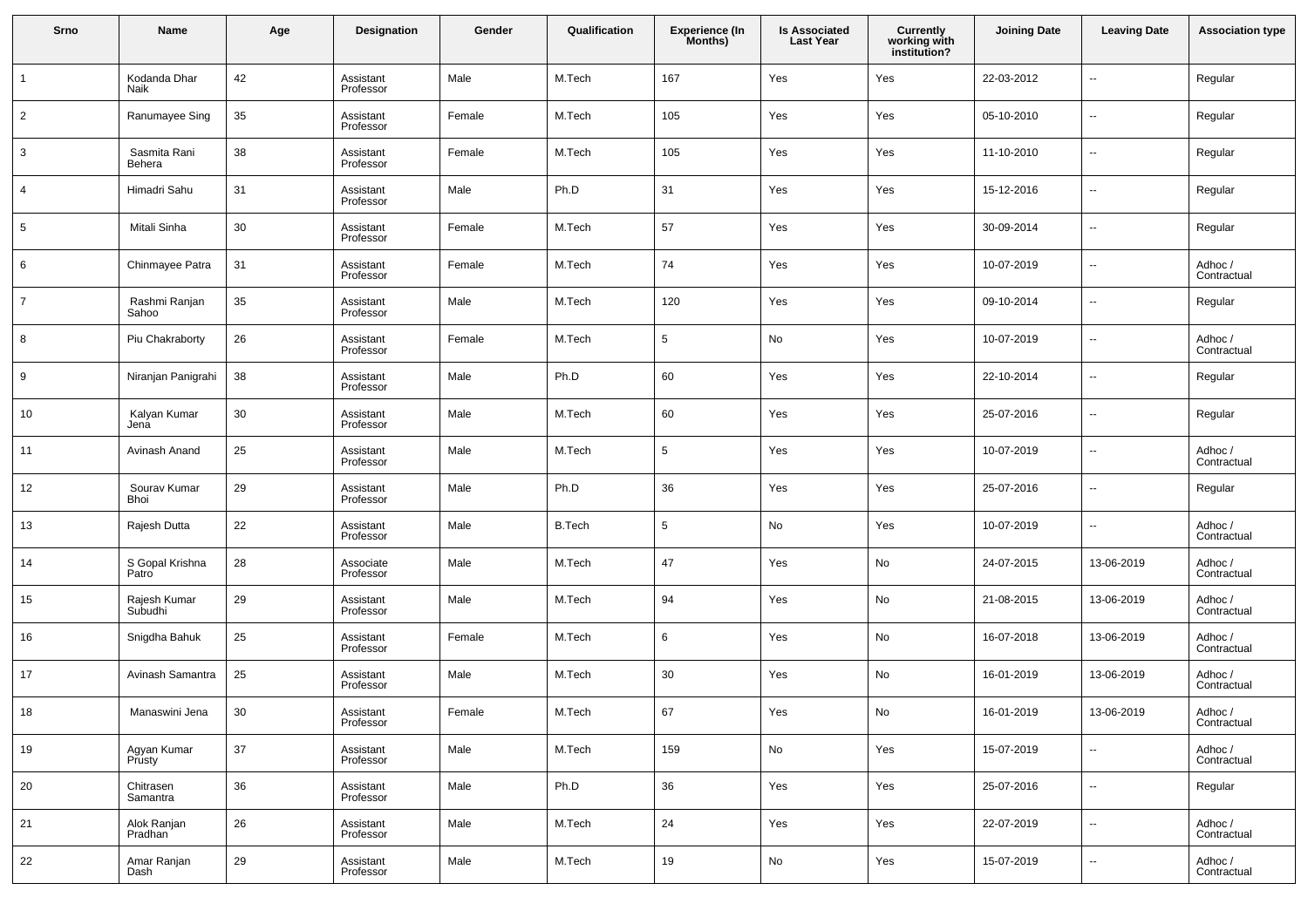| 23 | Amiya Ranjan<br>Patra                | 26 | Assistant<br>Professor | Male   | M.Tech | 29             | No  | Yes | 22-07-2019 | $\overline{\phantom{a}}$ | Adhoc /<br>Contractual |
|----|--------------------------------------|----|------------------------|--------|--------|----------------|-----|-----|------------|--------------------------|------------------------|
| 24 | Madhusmita<br>Priyadarshini<br>Sahoo | 24 | Assistant<br>Professor | Female | M.Tech | $\mathbf{3}$   | No  | Yes | 15-07-2019 | $\sim$                   | Adhoc /<br>Contractual |
| 25 | Pooja pallavi                        | 25 | Assistant<br>Professor | Female | M.Tech | 6              | No  | Yes | 10-08-2019 | $\ddotsc$                | Adhoc /<br>Contractual |
| 26 | Sefali Surabhi<br>Rout               | 24 | Assistant<br>Professor | Female | M.Tech | $\overline{1}$ | No  | Yes | 31-07-2019 | $\ddotsc$                | Adhoc /<br>Contractual |
| 27 | Shiba Narayan<br>Sahu                | 33 | Assistant<br>Professor | Male   | M.Tech | 12             | Yes | No  | 13-07-2018 | 13-07-2019               | Adhoc /<br>Contractual |
| 28 | Debasis<br>Mohapatra                 | 34 | Assistant<br>Professor | Male   | M.Tech | 105            | Yes | Yes | 05-10-2010 | $\ddotsc$                | Regular                |
| 29 | Soumyashree<br>Sabat                 | 28 | Assistant<br>Professor | Female | M.Tech | 30             | Yes | No  | 01-01-2017 | 22-12-2018               | Adhoc /<br>Contractual |
| 30 | Subrat Kumar<br>Baral                | 27 | Assistant<br>Professor | Male   | M.Tech | 24             | Yes | No  | 30-07-2017 | 07-06-2019               | Adhoc /<br>Contractual |
| 31 | Ashutosh<br>Mahapatra                | 26 | Assistant<br>Professor | Male   | M.Tech | 12             | Yes | No  | 13-07-2018 | 23-12-2018               | Adhoc /<br>Contractual |
| 32 | Ranjan Kumar<br>Swain                | 56 | Professor              | Male   | Ph.D   | 396            | Yes | Yes | 25-02-2015 | $\sim$                   | Regular                |
| 33 | <b>Trilochan Rout</b>                | 46 | Associate<br>Professor | Male   | Ph.D   | 271            | Yes | Yes | 27-04-2012 | $\overline{\phantom{a}}$ | Regular                |
| 34 | Aditya Kumar<br>Patra                | 53 | Associate<br>Professor | Male   | M.Tech | 352            | Yes | Yes | 02-03-2012 | $\sim$                   | Regular                |
| 35 | Jayanarayan<br>Mahakud               | 40 | Assistant<br>Professor | Male   | M.Tech | 120            | Yes | Yes | 04-10-2010 | $\sim$                   | Regular                |
| 36 | Anukampa Chau<br>Pattnaik            | 36 | Assistant<br>Professor | Female | M.Tech | 132            | Yes | Yes | 06-10-2010 | $\ddotsc$                | Regular                |
| 37 | D Behera                             | 34 | Assistant<br>Professor | Male   | M.Tech | 67             | Yes | Yes | 30-09-2014 | $\sim$                   | Regular                |
| 38 | M Mohanty                            | 29 | Assistant<br>Professor | Female | M.Tech | 63             | Yes | Yes | 09-10-2014 | $\ddotsc$                | Regular                |
| 39 | Saumes<br>Harichandan                | 33 | Assistant<br>Professor | Male   | M.Tech | 72             | Yes | Yes | 14-10-2014 | $\sim$                   | Regular                |
| 40 | Baisalini Sethi                      | 31 | Assistant<br>Professor | Female | M.Tech | 60             | Yes | Yes | 14-10-2014 | $\overline{\phantom{a}}$ | Regular                |
| 41 | Kasinath<br>Dhamudia                 | 34 | Assistant<br>Professor | Male   | M.Tech | 60             | Yes | Yes | 14-10-2014 |                          | Regular                |
| 42 | B Durga Rao                          | 29 | Assistant<br>Professor | Male   | M.Tech | 60             | Yes | Yes | 21-10-2014 | $\overline{\phantom{a}}$ | Regular                |
| 43 | Kanchan Kumari                       | 36 | Assistant<br>Professor | Female | Ph.D   | 99             | Yes | Yes | 24-11-2014 | $\overline{\phantom{a}}$ | Regular                |
| 44 | Balaji Kumar<br>Choudhury            | 40 | Assistant<br>Professor | Male   | M.Tech | 84             | Yes | Yes | 21-11-2016 | $\overline{\phantom{a}}$ | Regular                |
| 45 | Sagar Kumar<br>Murmu                 | 31 | Assistant<br>Professor | Male   | M.Tech | ${\bf 48}$     | Yes | Yes | 28-11-2016 | $\overline{\phantom{a}}$ | Regular                |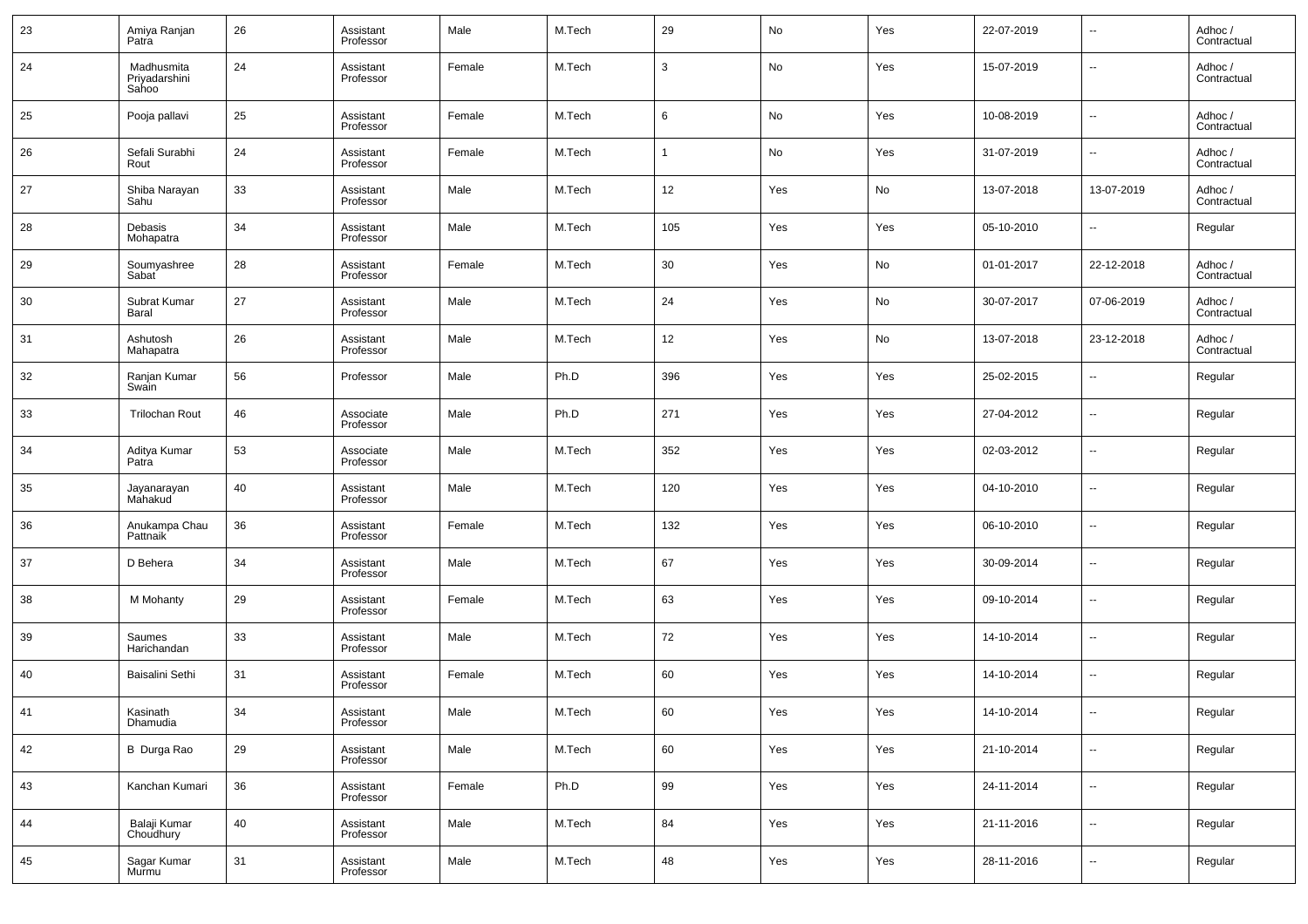| 46 | Sandeep Bhoi                   | 31 | Assistant<br>Professor | Male   | M.Tech   | 42  | Yes | Yes | 14-12-2016 | $\overline{\phantom{a}}$ | Regular                |
|----|--------------------------------|----|------------------------|--------|----------|-----|-----|-----|------------|--------------------------|------------------------|
| 47 | Priya Ranjan<br>Panda          | 27 | Assistant<br>Professor | Male   | M.Tech   | 36  | Yes | Yes | 27-07-2016 | $\overline{\phantom{a}}$ | Adhoc /<br>Contractual |
| 48 | S S Dash                       | 30 | Assistant<br>Professor | Female | M.Tech   | 72  | Yes | Yes | 10-10-2014 | $\overline{\phantom{a}}$ | Regular                |
| 49 | J Mallick                      | 35 | Assistant<br>Professor | Male   | Ph.D     | 80  | Yes | Yes | 16-10-2014 | $\overline{\phantom{a}}$ | Regular                |
| 50 | N Dalai                        | 32 | Assistant<br>Professor | Female | M.Tech   | 81  | Yes | Yes | 27-10-2014 | $\overline{\phantom{a}}$ | Regular                |
| 51 | R Swain                        | 34 | Assistant<br>Professor | Male   | Ph.D     | 104 | Yes | Yes | 23-12-2016 | $\overline{\phantom{a}}$ | Regular                |
| 52 | P SYAMSUNDAR                   | 26 | Assistant<br>Professor | Male   | M.Tech   | 23  | Yes | Yes | 03-01-2018 | $\overline{\phantom{a}}$ | Adhoc /<br>Contractual |
| 53 | P Pradhan                      | 28 | Assistant<br>Professor | Male   | M.Tech   | 23  | Yes | Yes | 03-01-2018 | $\overline{\phantom{a}}$ | Adhoc /<br>Contractual |
| 54 | D Panda                        | 27 | Assistant<br>Professor | Female | M.Tech   | 23  | Yes | Yes | 03-01-2018 | $\overline{\phantom{a}}$ | Adhoc /<br>Contractual |
| 55 | S Kumar                        | 24 | Assistant<br>Professor | Male   | M.Tech   | 13  | Yes | Yes | 13-10-2018 | $\overline{\phantom{a}}$ | Adhoc /<br>Contractual |
| 56 | A P Panda                      | 29 | Assistant<br>Professor | Male   | M.Tech   | 5   | No  | Yes | 15-07-2019 | $\overline{\phantom{a}}$ | Adhoc /<br>Contractual |
| 57 | R Patnaik                      | 23 | Assistant<br>Professor | Female | M.Tech   | 4   | No  | Yes | 25-07-2019 | $\overline{\phantom{a}}$ | Adhoc /<br>Contractual |
| 58 | P Maharathi                    | 23 | Assistant<br>Professor | Female | M.Tech   | 4   | No  | Yes | 17-07-2019 | $\overline{\phantom{a}}$ | Adhoc /<br>Contractual |
| 59 | S Soumya                       | 23 | Assistant<br>Professor | Female | M.Tech   | 4   | No  | Yes | 16-07-2019 | $\overline{\phantom{a}}$ | Adhoc /<br>Contractual |
| 60 | J Mangaraj                     | 25 | Assistant<br>Professor | Male   | M.Tech   | 4   | No  | Yes | 15-07-2019 | $\overline{\phantom{a}}$ | Adhoc /<br>Contractual |
| 61 | Purna Chandra<br><b>Biswal</b> | 54 | Assistant<br>Professor | Male   | Ph.D     | 334 | Yes | Yes | 01-10-2010 | $\overline{\phantom{a}}$ | Regular                |
| 62 | Chittaranjan<br>Mallick        | 45 | Assistant<br>Professor | Male   | Ph.D     | 296 | Yes | Yes | 01-10-2010 | $\overline{\phantom{a}}$ | Regular                |
| 63 | Sudarsan Sahoo                 | 43 | Assistant<br>Professor | Male   | Ph.D     | 106 | Yes | Yes | 04-10-2010 | $\overline{\phantom{a}}$ | Regular                |
| 64 | Satrujit Mishra                | 43 | Assistant<br>Professor | Male   | Ph.D     | 106 | Yes | Yes | 04-10-2010 | $\overline{\phantom{a}}$ | Regular                |
| 65 | Subhashree<br>Panda            | 47 | Assistant<br>Professor | Female | Ph.D     | 168 | Yes | Yes | 05-10-2010 | $\overline{\phantom{a}}$ | Regular                |
| 66 | Puspanjali Mishra              | 53 | Assistant<br>Professor | Female | Ph.D     | 106 | Yes | Yes | 09-10-2010 | $\overline{\phantom{a}}$ | Regular                |
| 67 | Jnanaranjan<br>Mohanty         | 44 | Assistant<br>Professor | Male   | Ph.D     | 106 | Yes | Yes | 11-10-2010 | $\overline{\phantom{a}}$ | Regular                |
| 68 | Krushna Hial                   | 28 | Assistant<br>Professor | Male   | MSc(ICT) | 33  | Yes | Yes | 29-11-2016 | $\sim$                   | Regular                |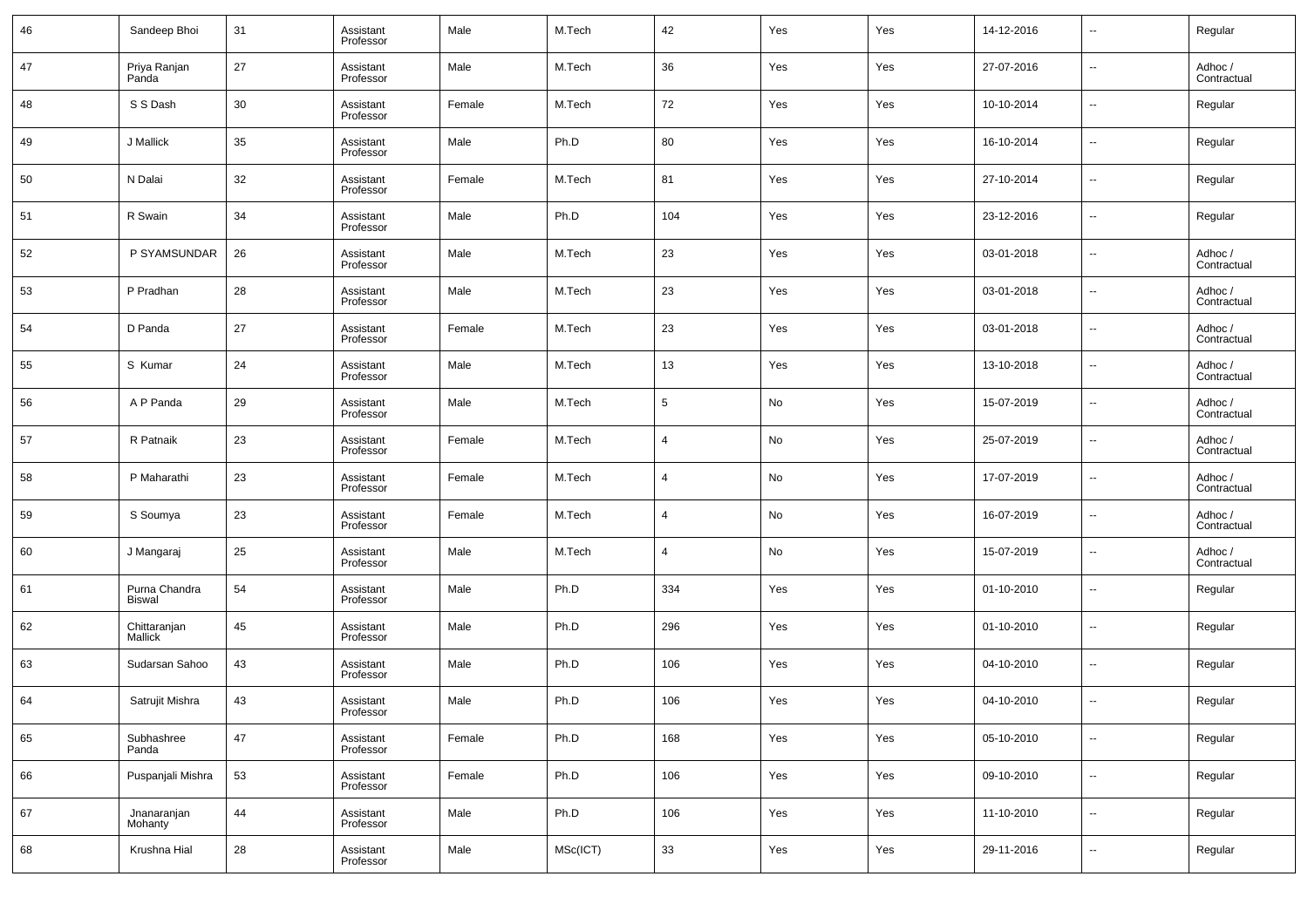| 69 | Subhashree<br>Priyadarsini Dash       | 35 | Assistant<br>Professor | Female | Ph.D   | 51  | Yes | Yes | 30-11-2016 | $\overline{\phantom{a}}$ | Regular                |
|----|---------------------------------------|----|------------------------|--------|--------|-----|-----|-----|------------|--------------------------|------------------------|
| 70 | Punyatoya Mishra                      | 37 | Assistant<br>Professor | Female | Ph.D   | 32  | Yes | Yes | 19-12-2016 | $\overline{\phantom{a}}$ | Regular                |
| 71 | Manisha Chhotray                      | 37 | Assistant<br>Professor | Female | Ph.D   | 62  | Yes | Yes | 12-04-2017 | $\overline{\phantom{a}}$ | Regular                |
| 72 | Shiv Kumar<br>Sahoo                   | 38 | Assistant<br>Professor | Male   | Ph.D   | 120 | Yes | Yes | 18-01-2018 | --                       | Adhoc /<br>Contractual |
| 73 | V Temuzion<br>Kumuja                  | 33 | Assistant<br>Professor | Male   | M.Sc.  | 60  | Yes | Yes | 01-01-2018 | $\overline{\phantom{a}}$ | Adhoc /<br>Contractual |
| 74 | Karan Kumar<br>Pradhan                | 30 | Assistant<br>Professor | Male   | Ph.D   | 24  | Yes | Yes | 19-01-2018 | $\overline{\phantom{a}}$ | Adhoc /<br>Contractual |
| 75 | Soumendu Bisoi                        | 30 | Assistant<br>Professor | Male   | Ph.D   | 15  | Yes | Yes | 01-04-2018 | $\overline{\phantom{a}}$ | Adhoc /<br>Contractual |
| 76 | Badri Narayana<br>Panigrahi           | 38 | Assistant<br>Professor | Male   | M.Tech | 108 | Yes | Yes | 02-01-2018 | $\overline{\phantom{a}}$ | Adhoc /<br>Contractual |
| 77 | Suman Kumar<br>Das                    | 27 | Assistant<br>Professor | Male   | M.Tech | 48  | Yes | Yes | 15-01-2019 | $\overline{\phantom{a}}$ | Adhoc /<br>Contractual |
| 78 | Kamala Kanta<br>Sahoo                 | 29 | Assistant<br>Professor | Male   | M.Tech | 60  | Yes | Yes | 17-01-2019 | $\overline{\phantom{a}}$ | Adhoc /<br>Contractual |
| 79 | Devendra Prasad                       | 28 | Assistant<br>Professor | Male   | M.Tech | 17  | Yes | Yes | 16-01-2019 | $\overline{\phantom{a}}$ | Adhoc /<br>Contractual |
| 80 | Trilochan Pradhan                     | 31 | Assistant<br>Professor | Male   | M.Tech | 71  | Yes | Yes | 11-08-2016 | $\overline{\phantom{a}}$ | Adhoc /<br>Contractual |
| 81 | Debasish Padhi                        | 50 | Assistant<br>Professor | Male   | M.Tech | 282 | Yes | Yes | 01-08-2015 | $\overline{\phantom{a}}$ | Adhoc /<br>Contractual |
| 82 | Amiya Ranjan<br>Routray               | 30 | Assistant<br>Professor | Male   | M.Tech | 65  | Yes | No  | 10-07-2017 | 07-06-2019               | Adhoc /<br>Contractual |
| 83 | Deepak Kumar<br>Bhunya                | 30 | Assistant<br>Professor | Male   | M.Tech | 20  | Yes | No  | 03-07-2017 | 07-06-2019               | Adhoc /<br>Contractual |
| 84 | K Suman Rao                           | 26 | Assistant<br>Professor | Male   | M.Tech | 12  | Yes | Yes | 09-07-2018 | $\overline{\phantom{a}}$ | Adhoc /<br>Contractual |
| 85 | <b>KOVVURI</b><br><b>GANESH REDDY</b> | 27 | Assistant<br>Professor | Male   | M.Tech | 12  | Yes | No  | 02-01-2018 | 07-05-2019               | Adhoc /<br>Contractual |
| 86 | Anjan kumar<br>Mishra                 | 27 | Assistant<br>Professor | Male   | M.Tech | 44  | Yes | Yes | 19-12-2017 | $\overline{\phantom{a}}$ | Adhoc /<br>Contractual |
| 87 | Susanta Behera                        | 35 | Assistant<br>Professor | Male   | M.Tech | 19  | Yes | Yes | 05-01-2018 | $\overline{\phantom{a}}$ | Adhoc /<br>Contractual |
| 88 | Dinesh Kumar<br>Dash                  | 42 | Assistant<br>Professor | Male   | M.Tech | 105 | Yes | No  | 30-09-2010 | 07-06-2019               | Regular                |
| 89 | Nawal Topno                           | 37 | Assistant<br>Professor | Male   | M.Tech | 81  | Yes | Yes | 24-03-2012 | $\sim$                   | Regular                |
| 90 | T Mita Kumari                         | 38 | Assistant<br>Professor | Female | M.Tech | 57  | Yes | Yes | 21-09-2014 | $\sim$                   | Regular                |
| 91 | Raghunandan<br>Swain                  | 32 | Assistant<br>Professor | Male   | Ph.D   | 36  | Yes | Yes | 27-07-2016 | $\overline{\phantom{a}}$ | Regular                |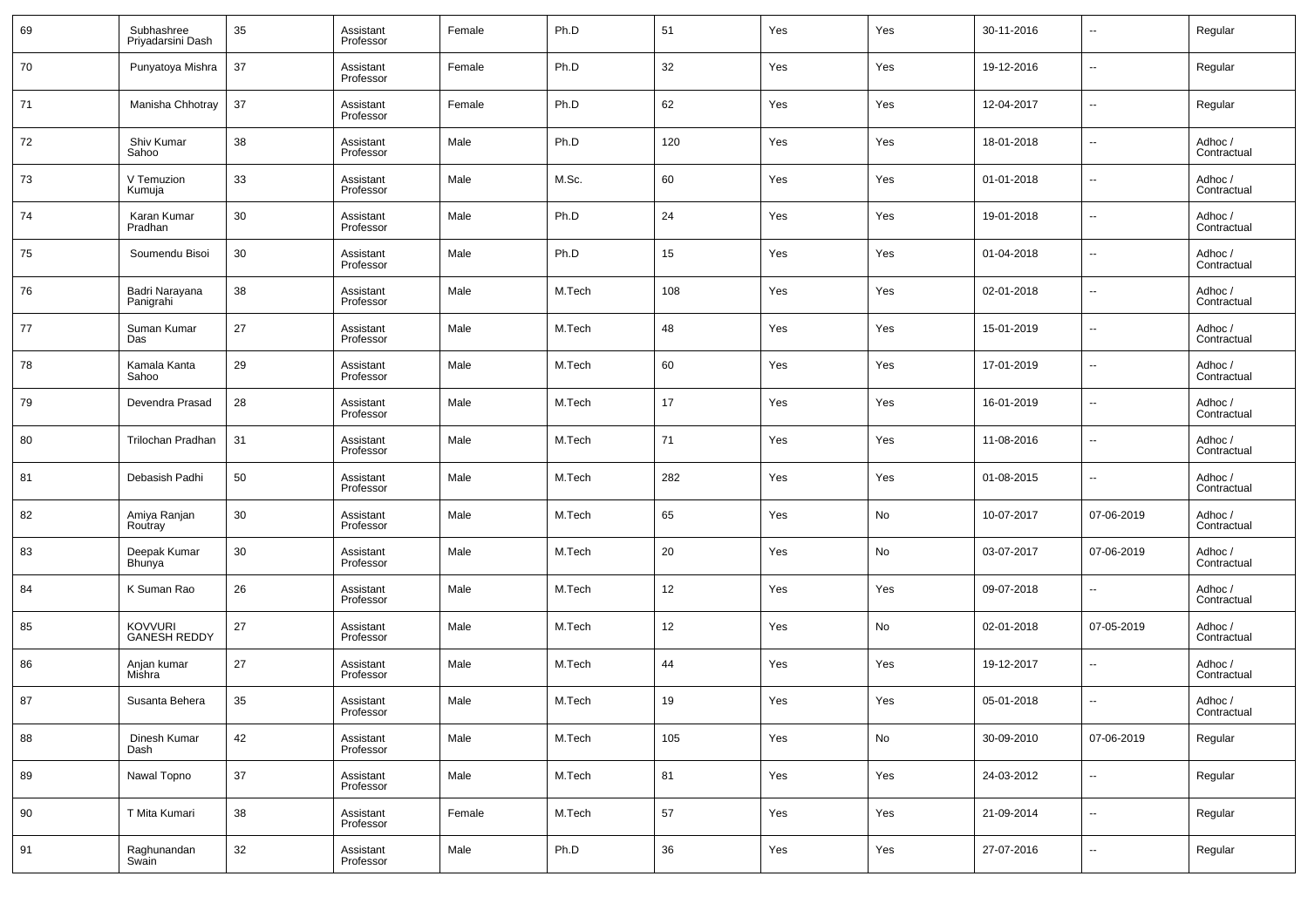| 92  | Shankhamitra<br>Sunani     | 36 | Assistant<br>Professor | Female | M.Tech        | 36  | Yes | Yes | 28-07-2016 | $\overline{\phantom{a}}$ | Regular                |
|-----|----------------------------|----|------------------------|--------|---------------|-----|-----|-----|------------|--------------------------|------------------------|
| 93  | Abinash Kumar<br>Pala      | 27 | Assistant<br>Professor | Male   | M.Tech        | 31  | Yes | Yes | 09-01-2017 | $\overline{\phantom{a}}$ | Adhoc /<br>Contractual |
| 94  | Bhbani Sankar<br>Padhy     | 31 | Assistant<br>Professor | Male   | M.Tech        | 25  | Yes | Yes | 01-07-2017 | $\overline{\phantom{a}}$ | Adhoc /<br>Contractual |
| 95  | Akankhya<br>Mohanty        | 25 | Assistant<br>Professor | Female | M.Tech        | 11  | Yes | Yes | 06-08-2018 | $\overline{\phantom{a}}$ | Adhoc /<br>Contractual |
| 96  | Sanatan Mohanty            | 37 | Assistant<br>Professor | Male   | M.Tech        | 11  | Yes | Yes | 13-08-2018 | $\overline{\phantom{a}}$ | Adhoc /<br>Contractual |
| 97  | Sarata Kumar<br>Sahoo      | 45 | Professor              | Male   | Ph.D          | 228 | Yes | Yes | 29-05-2018 | $\overline{\phantom{a}}$ | Regular                |
| 98  | Tapas Kumar<br>Panigrahi   | 47 | Associate<br>Professor | Male   | Ph.D          | 288 | Yes | Yes | 23-05-2018 | $\overline{\phantom{a}}$ | Regular                |
| 99  | Bhagabat Panda             | 50 | Associate<br>Professor | Male   | Ph.D          | 276 | Yes | Yes | 29-05-2018 | $\overline{\phantom{a}}$ | Regular                |
| 100 | Debasish Rath              | 45 | Assistant<br>Professor | Male   | M.Tech        | 240 | Yes | Yes | 06-10-2010 | $\overline{\phantom{a}}$ | Regular                |
| 101 | <b>Pravat Mohanty</b>      | 44 | Assistant<br>Professor | Male   | M.Tech        | 216 | Yes | Yes | 26-03-2012 | $\overline{\phantom{a}}$ | Regular                |
| 102 | Satyaprakash               | 48 | Assistant<br>Professor | Male   | M.Tech        | 288 | Yes | Yes | 08-10-2010 | $\overline{\phantom{a}}$ | Regular                |
| 103 | Pragyanshree<br>Parida     | 35 | Assistant<br>Professor | Female | M.Tech        | 120 | Yes | Yes | 11-10-2010 | $\overline{\phantom{a}}$ | Regular                |
| 104 | <b>Bholanath Singh</b>     | 36 | Assistant<br>Professor | Male   | M.Tech        | 96  | Yes | Yes | 23-03-2012 | $\overline{\phantom{a}}$ | Regular                |
| 105 | Ritanjali Behera           | 29 | Assistant<br>Professor | Female | M.Tech        | 72  | Yes | Yes | 09-10-2014 | $\overline{\phantom{a}}$ | Regular                |
| 106 | Saroj Padhan               | 39 | Assistant<br>Professor | Male   | Ph.D          | 72  | Yes | Yes | 22-10-2014 | $\overline{\phantom{a}}$ | Regular                |
| 107 | Suryalok Dash              | 32 | Assistant<br>Professor | Male   | M.Tech        | 96  | Yes | Yes | 24-10-2014 | $\overline{\phantom{a}}$ | Regular                |
| 108 | Bibhuti Bhusan<br>Behera   | 29 | Assistant<br>Professor | Male   | M.Tech        | 54  | Yes | Yes | 02-08-2016 | $\overline{\phantom{a}}$ | Regular                |
| 109 | Sushree Sangita<br>Patnaik | 31 | Assistant<br>Professor | Female | Ph.D          | 36  | Yes | Yes | 05-08-2016 | $\overline{\phantom{a}}$ | Regular                |
| 110 | Rakhee Panigrahy           | 39 | Assistant<br>Professor | Female | Ph.D          | 96  | Yes | Yes | 28-09-2016 | $\overline{\phantom{a}}$ | Regular                |
| 111 | Subhra Jyoti<br>Sarkar     | 29 | Assistant<br>Professor | Male   | Ph.D          | 84  | Yes | Yes | 13-08-2018 | $\sim$                   | Adhoc /<br>Contractual |
| 112 | Sweta Panda                | 25 | Assistant<br>Professor | Female | M.Tech        | 18  | Yes | Yes | 18-06-2018 | $\overline{\phantom{a}}$ | Adhoc /<br>Contractual |
| 113 | P Swati Patro              | 30 | Assistant<br>Professor | Female | M.Tech        | 38  | Yes | Yes | 21-01-2019 | $\overline{\phantom{a}}$ | Adhoc /<br>Contractual |
| 114 | <b>AMIT KUMAR</b><br>JENA  | 22 | Assistant<br>Professor | Male   | <b>B.Tech</b> | 6   | No  | Yes | 25-01-2019 | $\overline{\phantom{a}}$ | Adhoc /<br>Contractual |